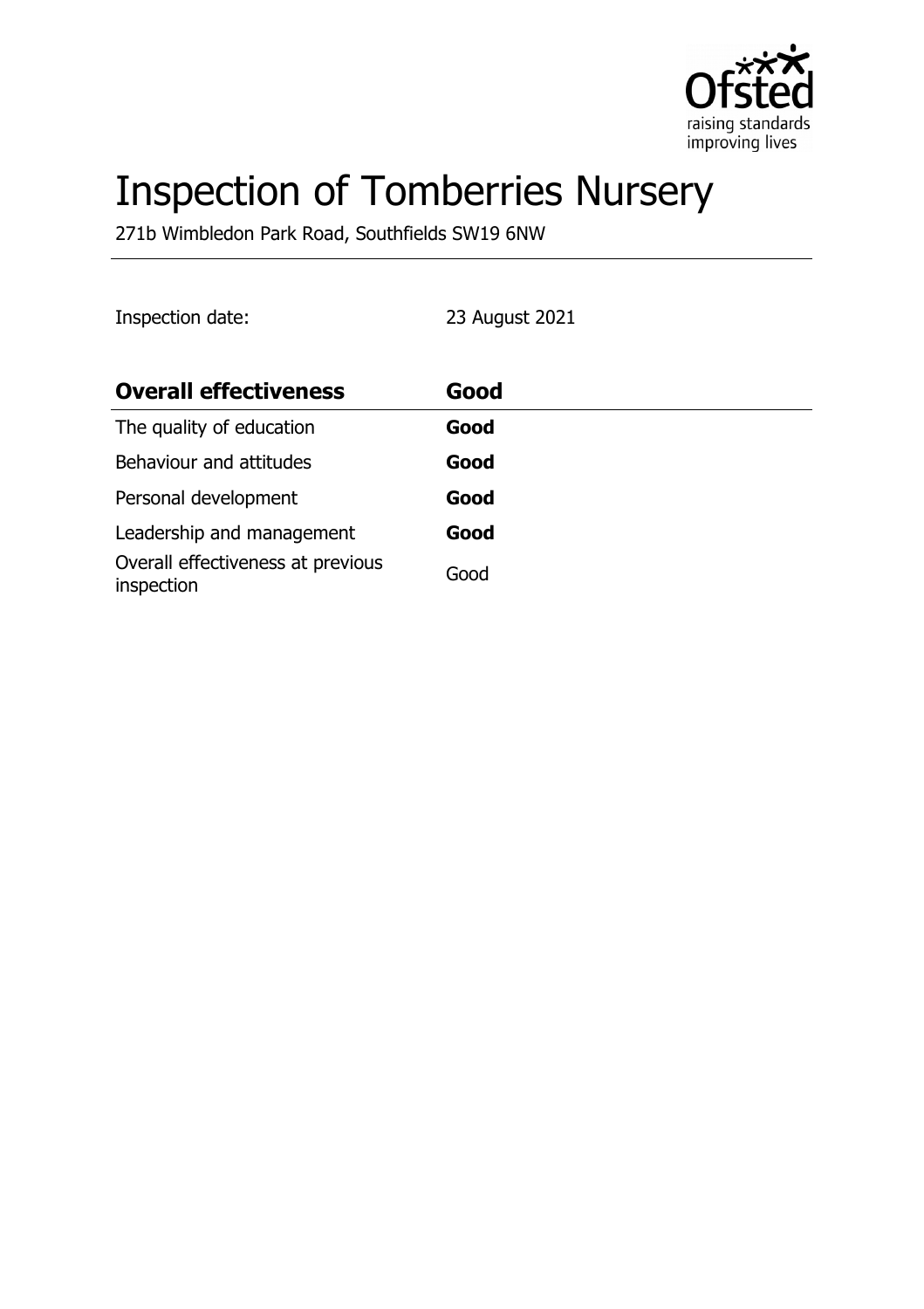

# **What is it like to attend this early years setting?**

### **The provision is good**

The manager and her staff team create a warm and welcoming environment, where children demonstrate that they feel happy, safe and secure. Babies form close bonds with staff, who are nurturing and attentive to each child's needs. They enjoy a range of activities, such as exploring sand in the garden. Children use tools to transfer the sand into different containers and delight in pretending to make tea in the role-play kitchen. Older children explore different textures that they find when on a nature walk, such as leaves and flowers, and use these to create pictures with a variety of materials. They confidently talk about what they have found, and develop and use their own ideas of how they can make their own marks.

Children are encouraged to be independent. Babies feed themselves and have developed good physical skills. Toddler and pre-school children enjoy very sociable mealtimes. They show high levels or maturity as they attempt to serve themselves and demonstrate good social skills. Staff have high expectations and children behave well. Younger children learn to share and take turns. Pre-school children play together well and staff help them to resolve any conflicts they may have. All children are interested in songs. They clap their hands and join in with the actions. Children laugh, have fun and enjoy their time at the nursery.

# **What does the early years setting do well and what does it need to do better?**

- $\blacksquare$  The manager is dedicated and passionate about continuous improvement. She has a clear understanding of the nursery's strengths and areas for development. The manager takes into account the views of the staff, parents and children when making changes to improve the outcomes for children.
- $\blacksquare$  The manager and staff have a good understanding of their curriculum and how children learn and develop. Staff know their key children well and plan activities based on their interests and abilities. They evaluate the impact of activities on children's progress and this is closely monitored by the manager to ensure that all areas of learning are met. All children make good progress from their starting points in learning.
- $\blacksquare$  Staff's interactions with children are positive and are used to motivate children to join in and have a go. They give lots of praise and encouragement to support children's self confidence and self esteem.
- Children make good progress with their literacy skills. Pre-school children confidently write their own names on their artwork and younger children enjoy exploring a range of books.
- Staff work well with parents and share information about their children's learning and development. For instance, parents receive regular newsletters and are invited to attend online parent's evenings. They appreciate the good support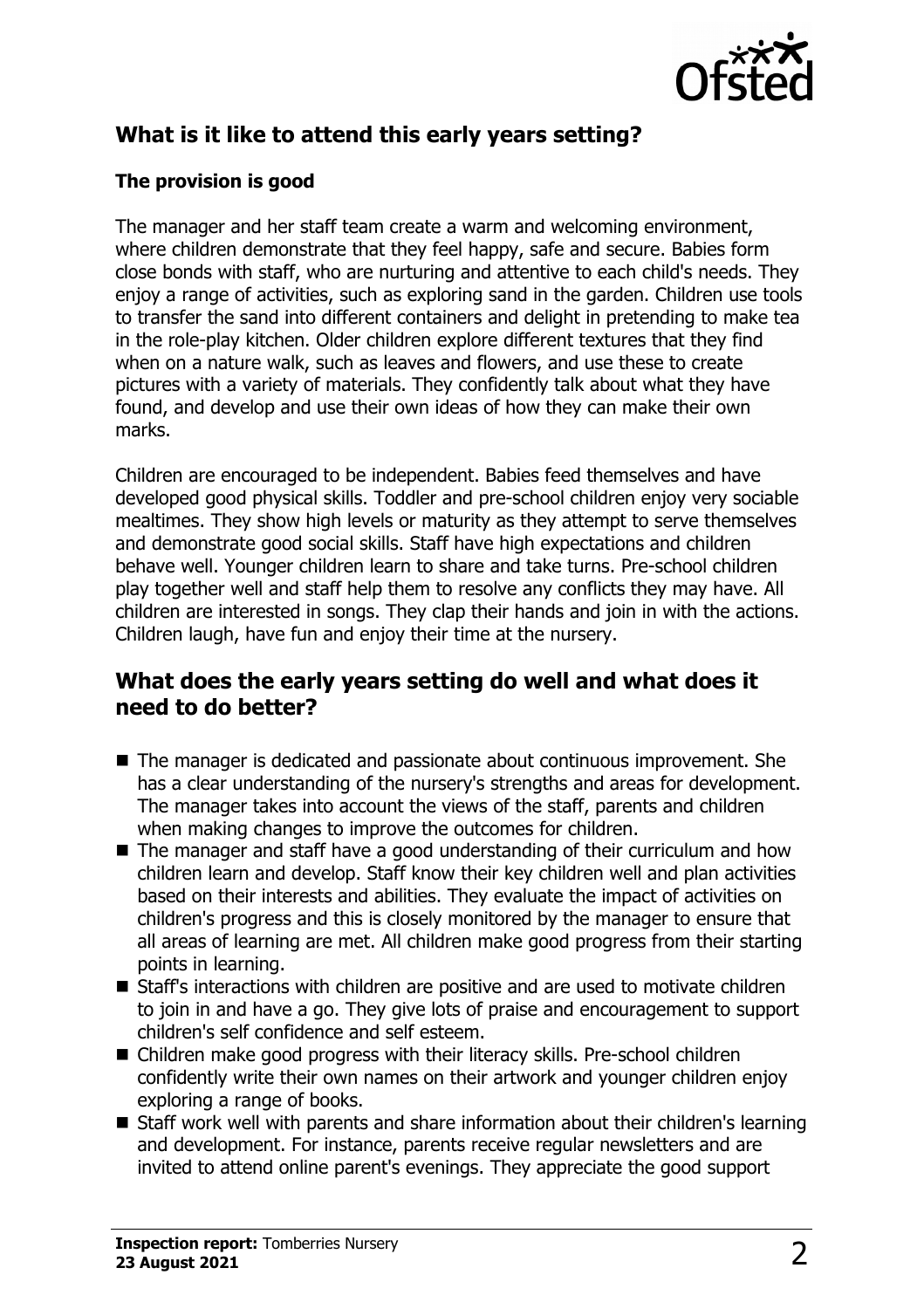

their children receive from the friendly and approachable staff team.

- Staff work effectively to develop children's communication skills. They model language with children, introduce new words and ask questions to extend their learning.
- Staff attend courses to strengthen their skills. For example, staff have recently completed a course about mental health and feel it will help them to support children's confidence and through the transition period.
- Children learn about good hygiene procedures and healthy food choices. For example, children remind each other to wash their hands before having snack and share ideas about what foods are good for them and what are not. Children benefit from regular opportunities to exert themselves and to be adventurous. Staff help children to learn about their local community and provide children with a variety of new and valuable experiences.
- $\blacksquare$  Although the nursery is relying on the disapplication of the early years foundation stage's requirement for staff qualifications, this has no impact on the quality of care that children receive. Staff are well supported and mentored by the manager through supervision meetings, role modelling and ongoing professional development. Staff support children's learning and development effectively and have a good understanding of the curriculum and how they can best support the children.
- $\blacksquare$  Overall, staff plan activities well. However, at times, the daily routines are not always organised as well as they could be and some children, when waiting in a large group, become a little distracted.
- Staff supervise children well and provide a safe environment. However, staff do not take all opportunities to teach children how to manage their own safety as they play.

# **Safeguarding**

The arrangements for safeguarding are effective.

The manager and staff complete regular safeguarding training. They have a good understanding of how to keep children safe and wider safeguarding issues. Staff know the procedures to follow should they have a concern about a child's wellbeing. Robust recruitment and vetting procedures are in place to make sure that all staff are suitable to work with children and have a clear understanding of their role. Staff ensure that children are able to play in a safe and secure environment, utilising risk assessments and following detailed policies and procedures.

# **What does the setting need to do to improve?**

#### **To further improve the quality of the early years provision, the provider should:**

 $\blacksquare$  review the planning of daily routines to reduce the amount of time that children have to wait without being occupied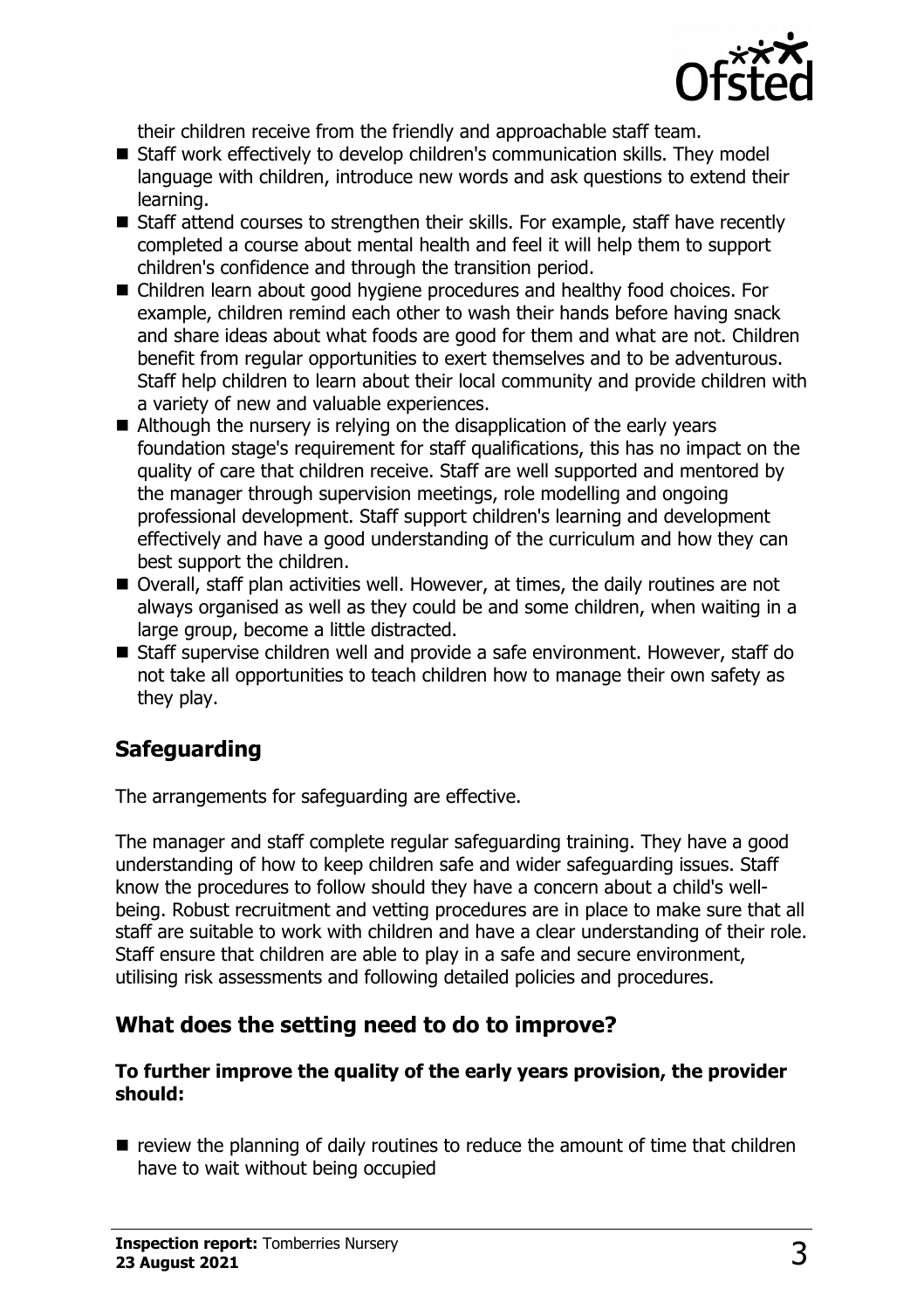

 $\blacksquare$  make the most of all opportunities to help strengthen the support for children to develop their awareness of managing their own safety.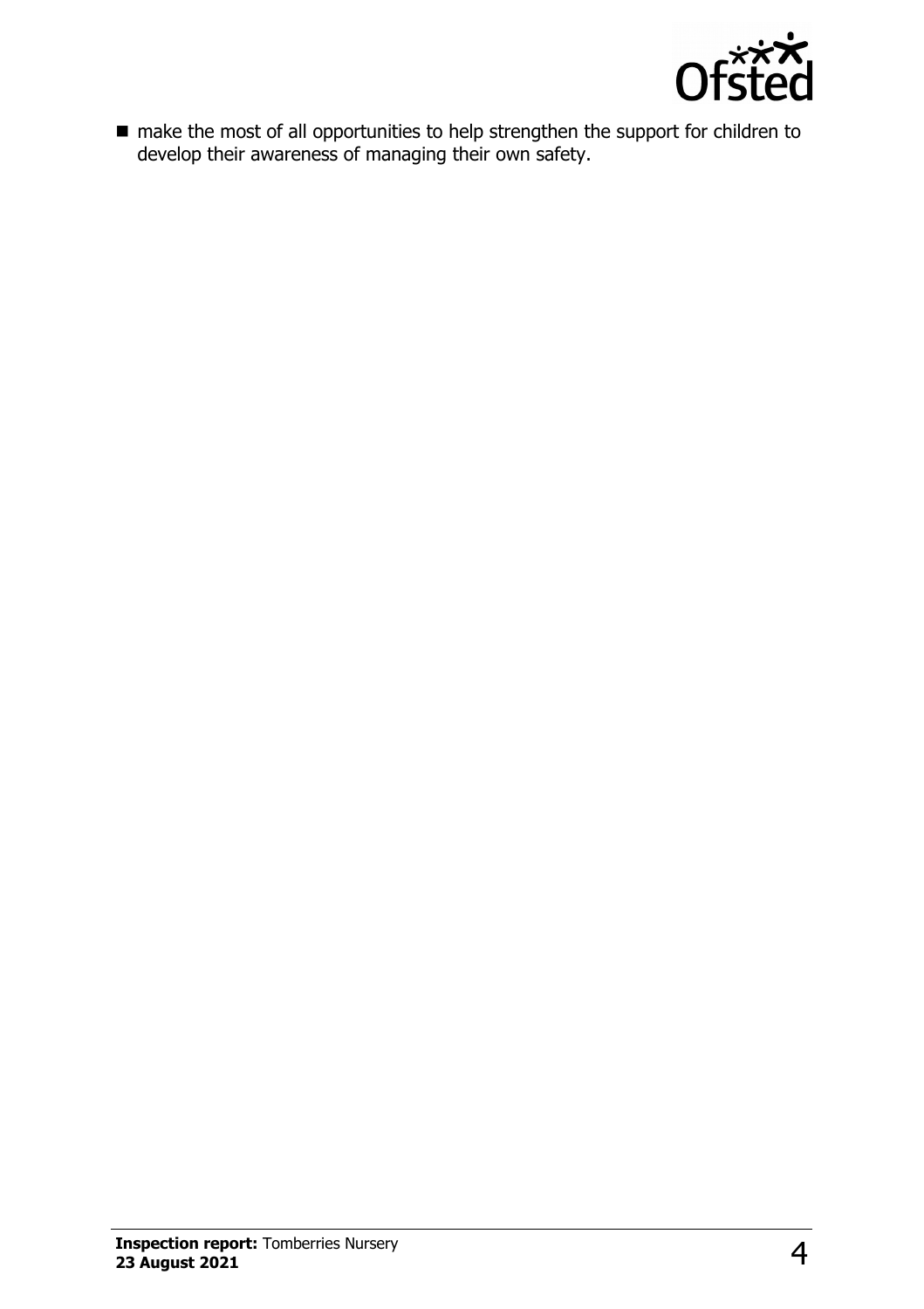

| <b>Setting details</b>                         |                                                                                      |
|------------------------------------------------|--------------------------------------------------------------------------------------|
| Unique reference number                        | EY539174                                                                             |
| <b>Local authority</b>                         | Wandsworth                                                                           |
| <b>Inspection number</b>                       | 10201178                                                                             |
| <b>Type of provision</b>                       | Childcare on non-domestic premises                                                   |
| <b>Registers</b>                               | Early Years Register, Compulsory Childcare<br>Register, Voluntary Childcare Register |
| Day care type                                  | Full day care                                                                        |
| Age range of children at time of<br>inspection | $1$ to $5$                                                                           |
| <b>Total number of places</b>                  | 30                                                                                   |
| Number of children on roll                     | 30                                                                                   |
| Name of registered person                      | <b>Tomberries Nursery Limited</b>                                                    |
| Registered person unique<br>reference number   | RP539173                                                                             |
| <b>Telephone number</b>                        | 02087852297                                                                          |
| Date of previous inspection                    | 5 December 2019                                                                      |

# **Information about this early years setting**

Tomberries Nursery registered in 2017. It operates all year round from 7.30am to 6.30pm, Monday to Friday. The nursery provides funded early education for threeand four-year-old children. It employs nine members of childcare staff. Of these, five hold appropriate early years qualifications at level 3 and above.

# **Information about this inspection**

#### **Inspector**

Becky Phillips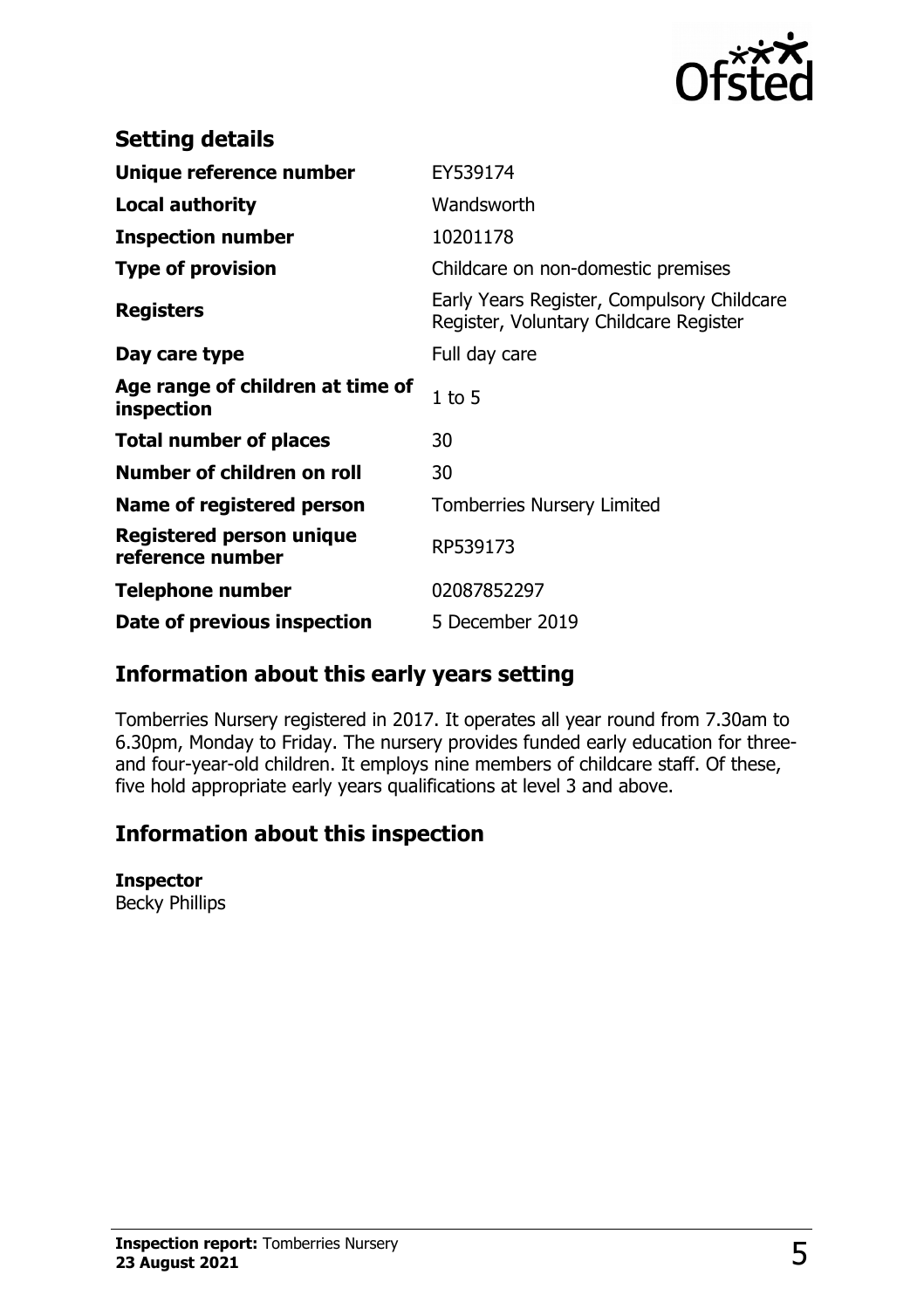

#### **Inspection activities**

- $\blacksquare$  This was the first routine inspection the setting received since the COVID-19 (coronavirus) pandemic began. The inspector discussed the impact of the pandemic with the provider and has taken that into account in the evaluation of the setting.
- $\blacksquare$  The inspector completed a learning walk with the manager to understand how the early years provision and the curriculum are organised.
- $\blacksquare$  The inspector observed the interactions between staff and children and considered the impact on children's learning.
- $\blacksquare$  The manager took part in a joint observation of an activity with the inspector.
- $\blacksquare$  The inspector spoke to staff, parents and children during the inspection and took account of their views.
- Various documents were sampled during the inspection, including staff's qualifications and a range of policies and procedures.

We carried out this inspection under sections 49 and 50 of the Childcare Act 2006 on the quality and standards of provision that is registered on the Early Years Register. The registered person must ensure that this provision complies with the statutory framework for children's learning, development and care, known as the early years foundation stage.

If you are not happy with the inspection or the report, you can [complain to Ofsted.](http://www.gov.uk/complain-ofsted-report)